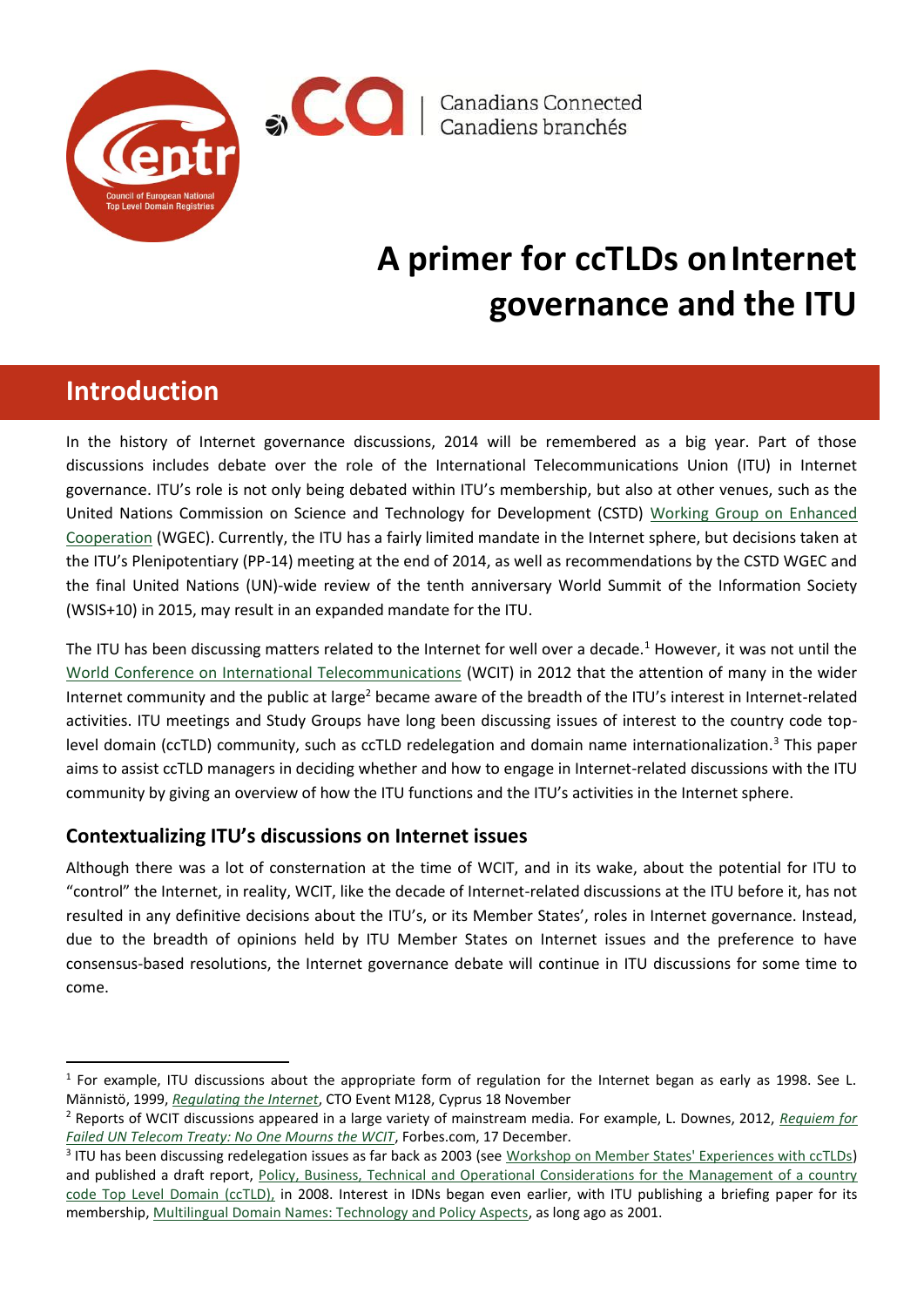In 2014, Internet governance features at two main ITU events: the [World Telecommunications Development](http://www.itu.int/en/ITU-D/Conferences/WTDC/WTDC14/Pages/default.aspx)  [Conference](http://www.itu.int/en/ITU-D/Conferences/WTDC/WTDC14/Pages/default.aspx) (WTDC-14) in April and the [Plenipotentiary Conference 2014](http://www.itu.int/en/plenipotentiary/2014/Pages/default.aspx) (PP-14) in late October and early November. Like the WCIT in 2012, PP-14 will have the ability to make changes to the ITU's binding instruments. While WCIT updated the International Telecommunication Regulations (ITRs), PP-14 has the ability to update the ITU's international treaty binding Constitution and Convention documents.

The WTDC in April, on the other hand, produced resolutions that are non-binding on both ITU's Member States and Sector Members. While ITU resolutions may be non-binding, their value lies in normalizing particular ideas and goals, which can then be used to support more long-term changes in ITU's ITRs or the articles of its Constitution and Convention documents. For example, see Figure 1, which illustrates how a single Internetrelated resolution from Plenipotentiary 2010 — which includes a reference to helping Member States with ccTLD issues — drew on previous ITU resolutions and in turn has been used to inform and shape subsequent ITU resolutions and documents.



*Figure 1: Illustration of how a single resolution, from Plenipotentiary 2010, built on a large number of previous resolutions, and in turn supports subsequent ITU resolutions and opinions.*

Another significant event in the ITU calendar is the UN-wid[e WSIS+10 High Level Event](http://www.itu.int/wsis/implementation/2014/forum/) to be hosted by ITU, 10-13 June 2014.

In parallel to these ITU activities, there are two other—multistakeholder—activities this year: the [1net](http://www.1net.org/) initiative and the [Panel on Global Internet Cooperation and Governance Mechanisms.](http://www.internetgovernancepanel.org/) 1net and the Panel both aim to support and improve the current multistakeholder model of Internet governance.<sup>4</sup>

NETmundial, held in April 2014, saw a subtle shift away from the multilateral model embodied by the UN toward the multistakeholder model embodied by the organizations that develop Internet technical policy and standards. At that meeting, many governments expressed support for multistakeholderism, while others remained steadfast and pointed supporters of multilateralism.

 $\overline{a}$ 

<sup>&</sup>lt;sup>4</sup> 1net is an open process, but currently does not have any active participants from government. In contrast, the High Level Panel is chaired by Estonia's President, Toomas Hendrik.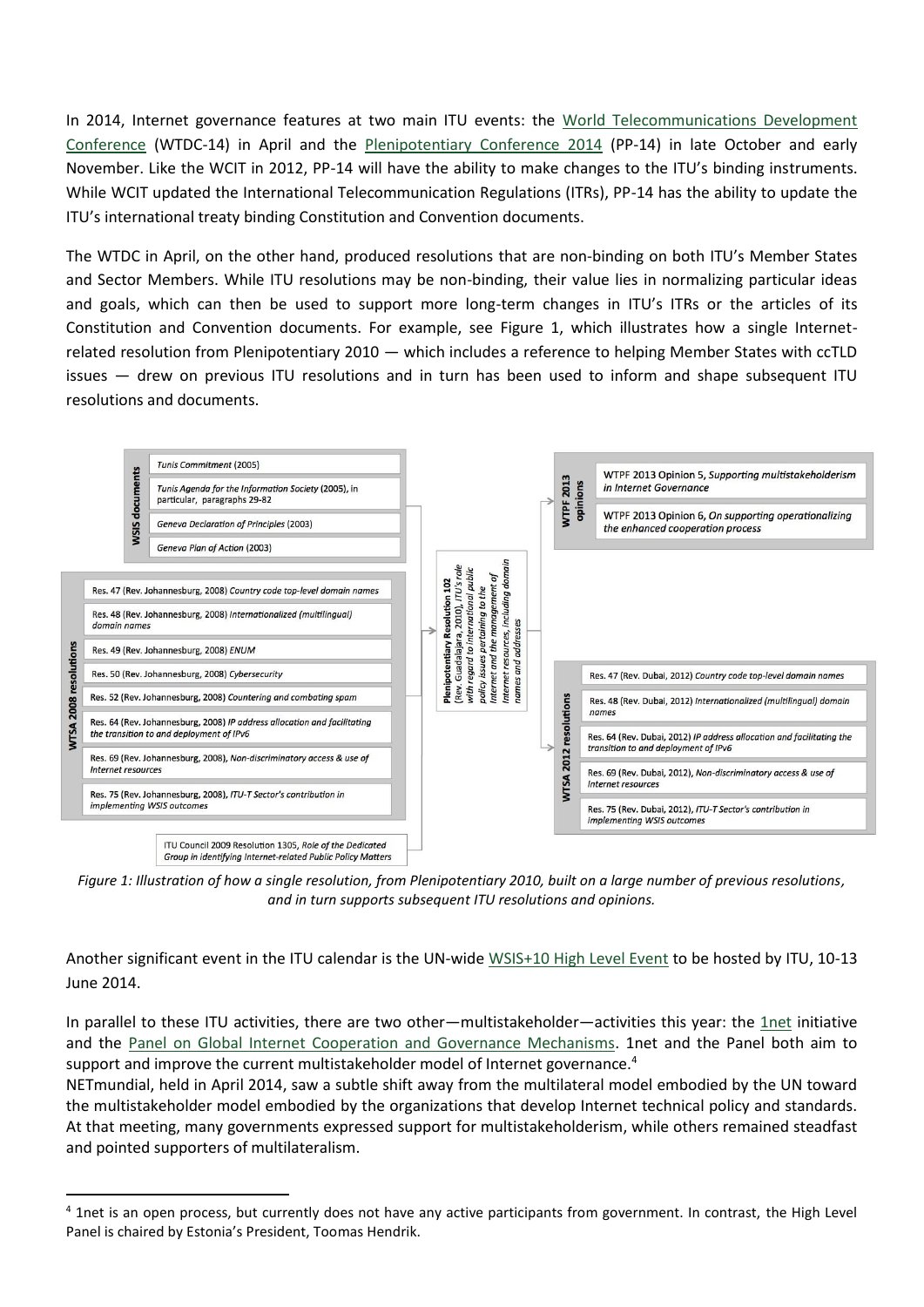#### **Why ITU's activities are relevant to ccTLD managers**

Although the majority of discussions at ITU may seem to be unrelated to the ccTLD sphere of interest, when looked at more holistically, the debates about controlling spam, allocating Internet Protocol (IP) addresses and bridging the digital divide all have a common issue at their core: the appropriate model of international governance for Internet technical matters and policy issues arising from such technologies.

Some ITU Member States argue that the multistakeholder model that has seen the Internet's technologies and technical resources develop over the past couple of decades should remain in place. In contrast, some Member States believe that multilateralism is the best way forward for Internet governance. These Member States believe that the governance of Internet technical matters is part of an ongoing evolution of the ITU's role from its original management of international telegraphic issues to telecommunications and, now, the Internet. Nor are ITU discussions about Internet governance limited to international coordination; in its November 2013 meeting, the [Council Working Group on International Internet-related Public Policy Issues](http://www.itu.int/en/council/cwg-internet/Pages/default.aspx) (CWG-Internet) decided to establish a repository of national Internet governance best practices submitted by its Member States.

Given the interaction between national and international Internet governance discussions in the ITU sphere, it would benefit members of the ccTLD community to pay attention to discussions in the ITU space and engage where issues of interest to ccTLDs  $-$  and the wider Internet governance ecosystem ccTLDs operate in  $-$  arise. One way to participate in this space is to engage with relevant government ministries that participate in ITU activities. This has dual benefits:

- 1. ccTLD operators can gain insights into government perspectives and receive regular updates on Internetrelated discussions at the ITU.
- 2. ccTLD operators can provide input and support for governments preparing their Internet-related positions for upcoming ITU meetings.

Officials in government ministries who participate in ITU meetings often only have a cursory knowledge of how ICANN and the multistakeholder model function. Given the increasing international attention given to ICANN and other multistakeholder Internet governance processes, Member State representatives to the ITU may welcome an opportunity to discuss these issues with someone from their own country.

# **Overview of ITU**

The ITU is a United Nations specialized agency. Its primary purpose, according to the Basic Provisions of the *[ITU](http://www.itu.int/en/history/Pages/ConstitutionAndConvention.aspx)  [Constitution](http://www.itu.int/en/history/Pages/ConstitutionAndConvention.aspx)* is to "maintain and extend international cooperation among all its Member States for the improvement and rational use of telecommunications of all kinds."

The ITU allocates global radio spectrum and satellite orbits, facilitates the worldwide standardization of telecommunications, and assists in the delivery of telecommunications technical assistance to the developing countries. As with all UN agencies, the ITU recognizes the sovereign rights of nations to control activities within their own borders and instead has a mandate to work with the trans-border, or international, dimensions of telecommunications.

Although the ITU is primarily an intergovernmental organization, it also allows the private sector and academic institutions to become members. The private sector and academic institutions can participate in ITU's study groups and meetings such as the World Telecommunications/ICT Policy Forum. All binding decisions at the ITU, however, are made solely by Member States via the ITU Council or its conferences (such as the upcoming PP-14).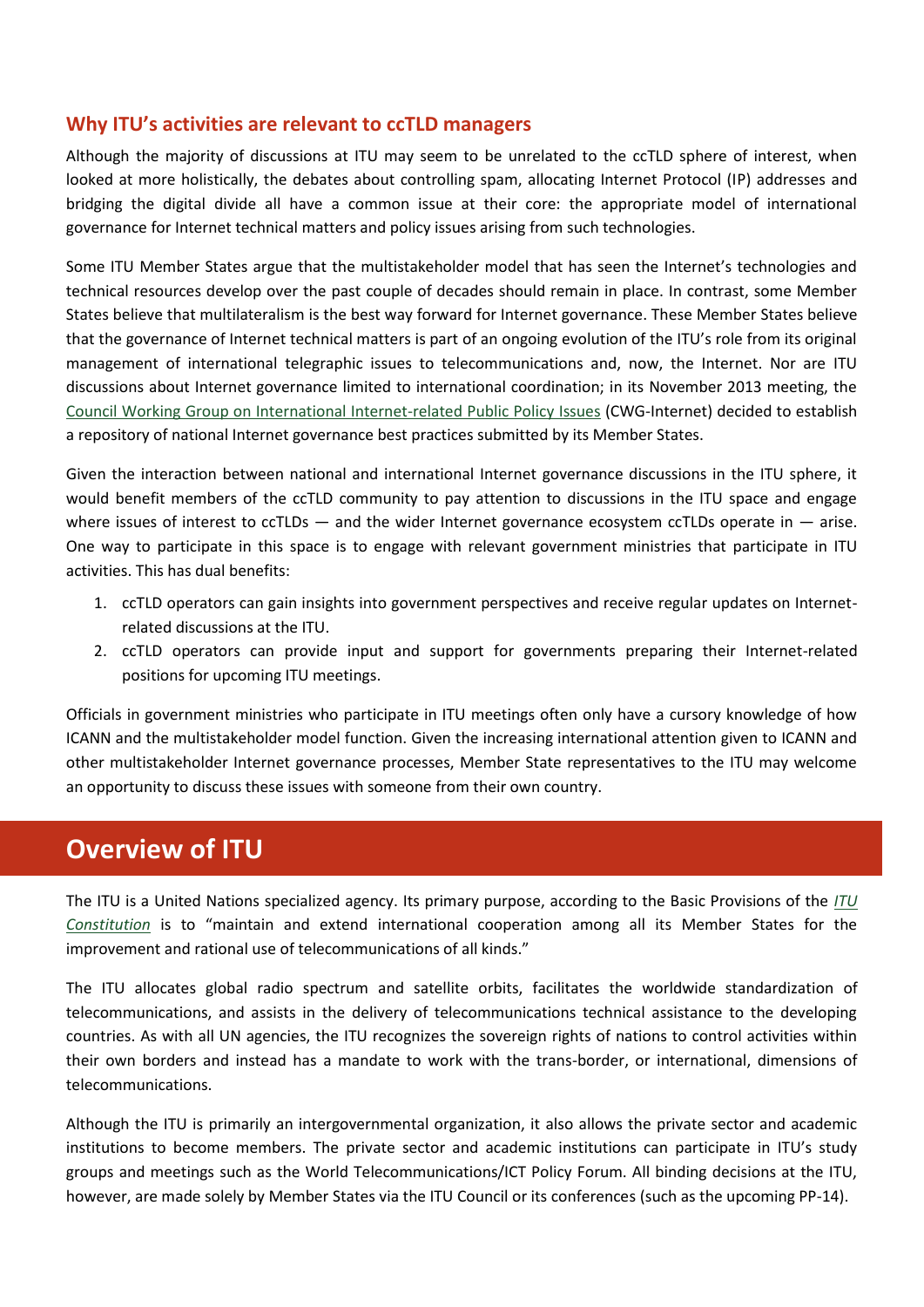### **ITU and Internet governance discussions**

Internet-related discussions have taken place, or are taking place, in a number of ITU venues:

- *1. Council Working Group on International Internet-related Public Policy Issues (CWG-Internet):* [CWG-Internet](http://www.itu.int/council/groups/CWG-internet/index.html) meetings are open to Member State delegations only. However, a number of Member States are now including non-government participants on their delegations.
- *2. World Telecommunication/ICT Policy Forum (WTPF):* The last two WTPFs have drafted Opinions on Internet issues. The last [WTPF,](file:///C:/ttp/::www.itu.int:en:ITU-R:about:Pages:default.aspx) in 2013, was dedicated entirely to Internet issues.
- *3. World Telecommunications Standardization Assemblies (WTSA):* The last [WTSA,](http://www.itu.int/en/ITU-T/wtsa12/Pages/default.aspx) in 2012, adopted a [standard on deep packet inspection](http://www.itu.int/rec/T-REC-Y.2770-201211-I/en) developed by Study Group 13.
- *4. World Telecommunication Development Conferences (WTDC):* The WTDC is held every four years to develop the four-year activity plan for the International Telecommuni-cation Development Sector (ITU-D).<sup>5</sup> WTDC outcomes are non-binding; however, like all ITU events, its resolutions can be used as input to discussions at future ITU conferences – in particular, the Plenipotentiary conference, which has the power to adjust the ITU Constitution and Convention. The latest WTDC, held in April 2014, resulted in resolutions that, for the first time, refer to "Internet governance" and included Internet governance as a topic for capacity building initiatives.
- *5. Plenipotentiary Conferences (PP) (see "Upcoming ITU meetings" below)*

# **Upcoming ITU meetings**

1

### **Tenth anniversary review of the World Summit on the Information Society (WSIS+10)**

At the end of the  $20<sup>th</sup>$  century, it was recognized that advances in telecommunications and information technologies were increasingly linked with issues of economic, social and cultural development. The WSIS process emerged from a [1998 ITU Plenipotentiary resolution,](http://www.itu.int/wsis/docs/background/resolutions/73.html) which wa[s endorsed](http://www.itu.int/wsis/docs/background/resolutions/56_183_unga_2002.pdf) by the UN General Assembly in 2001 as a UN-wide two-phase summit to be held in 2003 and 2005. The stated aims of the WSIS process were to develop an understanding of what the information society should be, create a strategic plan of action and suitable roles for all partners to ensure the information society was established in all Member States.

Although the word "Internet" did not appear in either the ITU or UN General Assembly resolutions that created the WSIS process, Internet-related issues quickly became the hot topic of WSIS discussions. To break the impasse on Internet issues, a Working Group on Internet Governance (WGIG) was convened by the UN Secretary General. The report of the WGIG formed the major input into the discussions on Internet issues at WSIS Phase II, in Tunis, 2005, and led to the creation of the Internet Governance Forum (IGF) via the WSIS outcome document, *[Tunis](http://www.itu.int/wsis/documents/doc_multi.asp?lang=en&id=2267%7C0)  [Agenda for the Information Society](http://www.itu.int/wsis/documents/doc_multi.asp?lang=en&id=2267%7C0)*.

Since the WSIS Phase II ended, the ITU has hosted an annual WSIS-related event (since 2009, this has been called the WSIS Forum) to further the implementation of the *Geneva [Plan of Action](http://www.itu.int/wsis/documents/doc_multi.asp?lang=en&id=1160%7C0)*. <sup>6</sup> To mark the tenth anniversary of the WSIS process, a series of reviews and events have been taking place. UNESCO hosted the [first review](http://www.unesco.org/wsis2013) in February 2013, with the ITU to host th[e WSIS+10 High Level Event](http://www.itu.int/wsis/implementation/2014/forum/) in June 2014. The multistakeholder preparatory

<sup>&</sup>lt;sup>5</sup> ITU-D's four-year plan includes cybersecurity, capacity building and network development among it[s activities.](http://www.itu.int/en/ITU-D/Pages/Development-Activities.aspx)

<sup>&</sup>lt;sup>6</sup> The Commission for Science and Technology for Development (CSTD), however, has been designated the focal point overseeing the UN-wide follow-up of the Geneva and Tunis outcomes of the Summit. UN General Assembly [Resolution](http://www.un.org/events/infoday/2006/N0550272.pdf)  [60/252](http://www.un.org/events/infoday/2006/N0550272.pdf) tasked the Economic and Social Council (ECOSOC) with the task of coordinating the overall follow-up. ECOSOC [Resolution 2006/46](http://www.un.org/en/ecosoc/docs/2006/resolution%202006-46.pdf) subsequently decided to have its sub-agency, CSTD, as the focal point for this activity.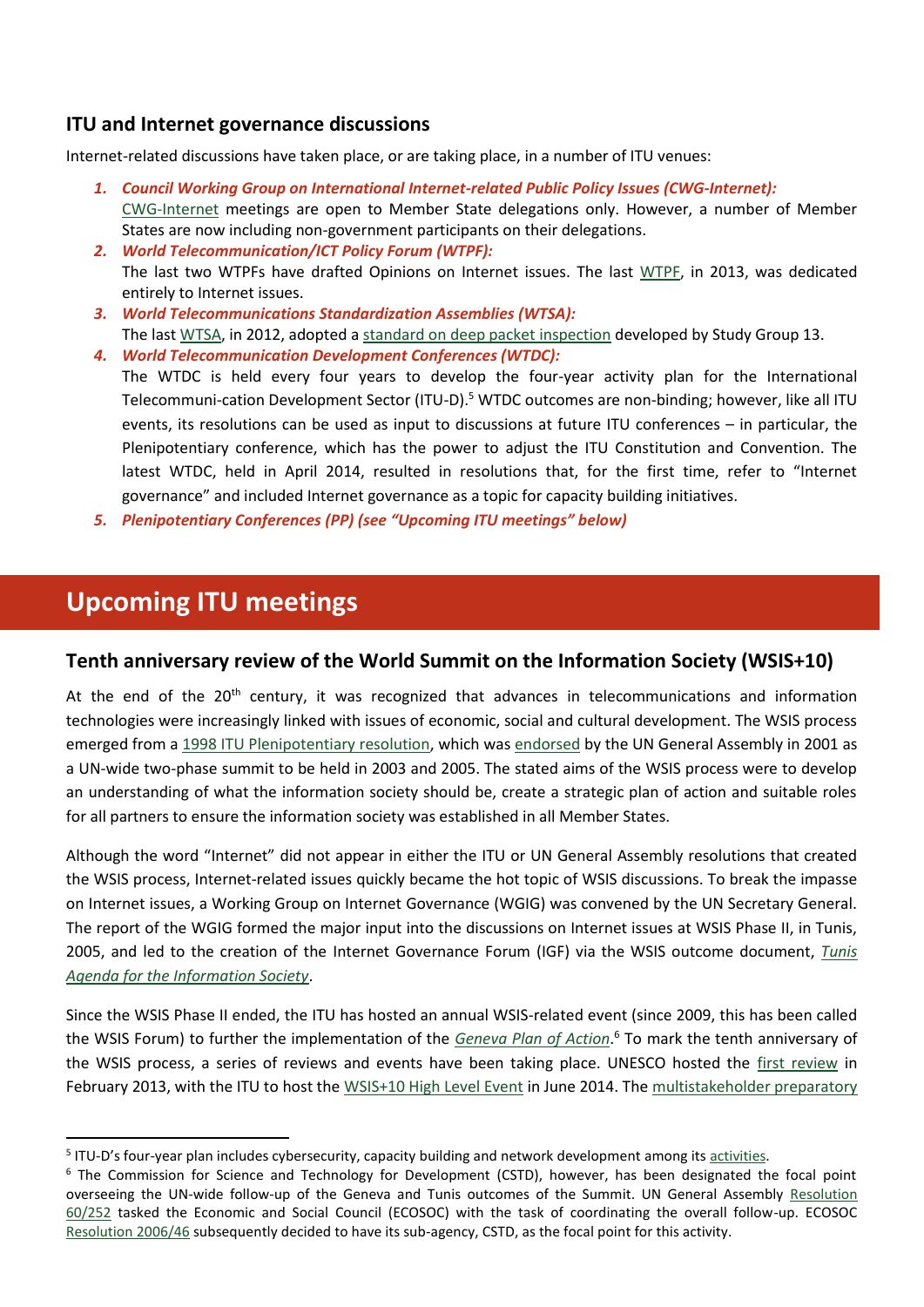[process](http://www.itu.int/wsis/review/mpp/#background) for the High Level Event is currently finalizing the text for the two outcome documents to be signed at the end of year event:

- Draft WSIS+10 Statement on the Implementation of WSIS Outcomes
- Draft WSIS+10 Vision for WSIS Beyond 2015 under mandates of participating agencies

The WSIS+10 process will culminate in a [UN-wide review](http://daccess-ods.un.org/access.nsf/Get?OpenAgent&DS=A/C.2/68/L.73&Lang=E) in 2015 and may lead to either a renewed commitment to the outputs of the original WSIS process or a new vision of the information society, including Internet governance, for the next decade or longer.

Many of the elements of the plan of action from the first WSIS process remain unimplemented. Partially, this is due to the fact that the goals of WSIS were not legally binding on Member States. Additionally, this was because the first WSIS process was almost entirely an intergovernmental affair, with very little input from other stakeholders. As a result, some of the aspirations expressed in the WSIS documents did not reflect the real world difficulties in achieving such goals.<sup>7</sup> There has been recognition since the first WSIS process of the need to involve the expertise of other stakeholders. For example, the ITU-hosted WSIS Forums have become multistakeholder in composition.

Heads of state and government ministers attended the first WSIS process and many are expected to attend the WSIS High Level Event in of 2014 as well as the final review event in 2015. The original WSIS goals and ideas being developed via the current review process are important not only in shaping the future international context of Internet governance, but also in shaping the thinking of national governments.

### **ITU Plenipotentiary Conference 2014 (PP-14)**

Every four years, Member States set ITU's organizational priorities and activities for the upcoming four years. Internet governance was a particularly difficult topic at the last Plenipotentiary in 2010, and with the anniversary of WSIS+10 approaching, the upcoming Plenipotentiary will be a key event in framing the next 10 years of Internet governance discussions and goals. In particular, PP-14 will revise the following Internet-related resolutions:

[Resolution 101: Internet Protocol-based networks](http://www.itu.int/osg/csd/intgov/resoultions_2010/PP-10/RESOLUTION_101.pdf)

 $\overline{a}$ 

- [Resolution 102: ITU's role with regard to international public policy issues pertaining to the Internet and](http://www.itu.int/osg/csd/intgov/resoultions_2010/PP-10/RESOLUTION_102.pdf)  [the management of Internet resources, including domain names and addresses](http://www.itu.int/osg/csd/intgov/resoultions_2010/PP-10/RESOLUTION_102.pdf)
- [Resolution 133: Role of administrations of Member States in the management of internationalized](http://www.itu.int/osg/csd/intgov/resoultions_2010/PP-10/RESOLUTION_133.pdf)  [\(multilingual\) domain names](http://www.itu.int/osg/csd/intgov/resoultions_2010/PP-10/RESOLUTION_133.pdf)
- [Resolution 178: ITU role in organizing the work on technical aspects of telecommunication networks to](http://www.itu.int/osg/csd/intgov/resoultions_2010/PP-10/RESOLUTION_178.pdf)  [support the Internet](http://www.itu.int/osg/csd/intgov/resoultions_2010/PP-10/RESOLUTION_178.pdf)
- [Resolution 180: Facilitating the transition from IPv4 to IPv6](http://www.itu.int/osg/csd/intgov/resoultions_2010/PP-10/RESOLUTION_180.pdf)

Regional preparatory meetings are held in the year or two leading up to the Plenipotentiary with the aim of developing regionally supported proposals. Member States are also free to submit individual proposals that have not reached consensus at regional preparatory events. Although there are theoretically deadlines to submit proposals to make changes to ITU's Constitution and Convention (eight months before PP-14) and other nonbinding resolutions (four months before PP-14), in practice, proposals will continue to be made and modified up to and including during the meeting itself. Many in the Internet community expect that proposals will be tabled prior to, or even at, PP-14 to explicitly expand the mandate of the ITU into Internet-related areas. For more information on PP-14, see the Internet Society's [2014 ITU Plenipotentiary background paper](http://www.internetsociety.org/doc/2014-itu-plenipotentiary-conference-background-paper)

<sup>&</sup>lt;sup>7</sup> For example, it has been difficult to find sources willing to contribute the funds needed to help developing countries achieve WSIS goals.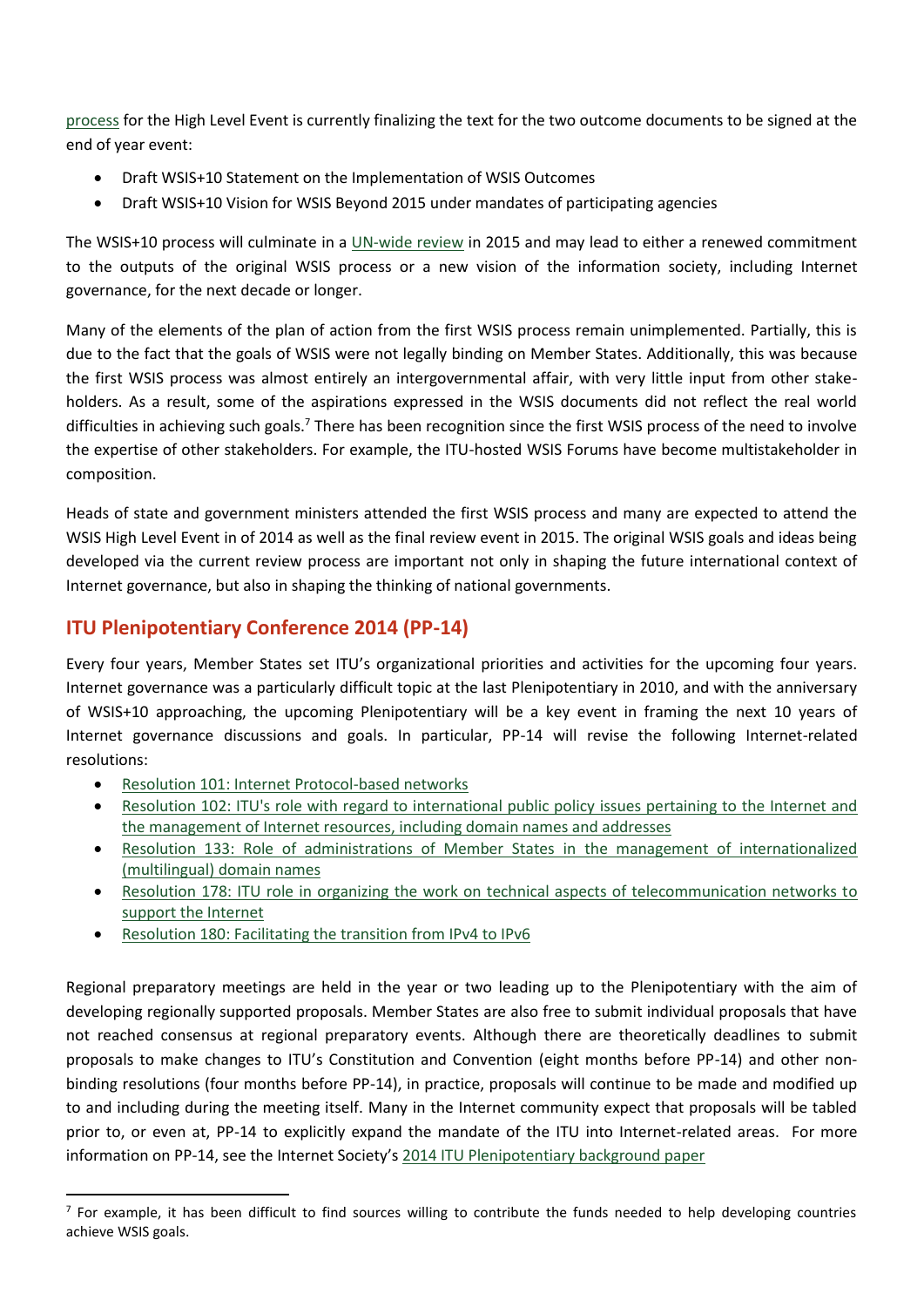## **Why ccTLD operators should contribute to ITU discussions**

The current multistakeholder model of Internet governance has evolved substantially over the last 10 to 15 years. Many attribute the rapid development of new IP-based technologies and applications — as well as the rapid prolife-ration and success of the Internet itself — to the speed with which the multistakeholder model enables the Internet community to understand, address and move forward on Internet issues as they arise.

During the same time period, in the intergovernmental space, ITU's Secretariat and Member States have also been engaging in a vast array of Internet-related issues. While the ITU's initial engagement in Internet-related issues was minimal, engagement levels have increased substantially in the last decade, with interest likely to continue to grow well into the future. However, many people view the decision-making processes of UN-based agencies — not just the ITU — as prone to influence by unrelated political factors and bureaucratization. People with such views are there-fore concerned that were ITU to become involved in Internet standard setting, the pace of innovation and approval of new standards may slow down.

There are similar concerns about how a 'government centric' body such as ITU could deal with issues such as ccTLD redelegations, given not all ccTLDs are managed by government-related bodies. Without engaging in too much conjecture, it appears that were ITU to become more involved in Internet governance, processes would change. The discussions at NETmundial in April 2014 have shown that there is a new trend to recognize multilateralism as an equally legitimate a process as multistakeholderism for conducting Internet governance. For some ITU Member States, the ITU is the ideal forum from which to house multilateral Internet governance. To date, however, proponents of a larger role of ITU in Internet-related issues have not established a clear argument that making the ITU the centre of multilateral Internet governance would be beneficial for the Internet's future.

### **How ccTLD operators can contribute to discussions at ITU**

 $\ddot{\phantom{a}}$ 

ITU Member States have already agreed to resolutions specifically on ccTLDs<sup>8</sup> and internationalized domain names<sup>9</sup> and, as demonstrated by the decision to discuss only Internet issues at the WTPF in 2013, Member States are increasingly spending more time discussing a wide array of Internet governance issues at the ITU. These

<sup>8</sup> [WTSA Resolution 47](http://www.itu.int/pub/T-RES-T.47-2012) (Rev. Dubai, 2012) states "that ITU has a record of successfully handling similar issues, *instructs ITU-T Study Group 2* to continue studies, and to work with Member States and Sector Members, in their respective roles, recognizing the activities of other appropriate entities, to review Member States' ccTLD experiences*, instructs the Director of the Telecommunication Standardization Bureau* to take appropriate action to facilitate the above and to report to the ITU Council annually regarding the progress achieved in this area, *invites Member States* to contribute to these activities, *further invites Member States* to take appropriate steps within their national legal frameworks to ensure that issues related to delegation of country code top-level domains are resolved". Plenipotentiary Resolution 102 (Rev. Guadalajara, 2010) *recognizing further c)* states "significant effort has been put in by ITU on ENUM, ".int", internationalized domain name (IDN), and country code top-level domain (ccTLD) issues through workshops and standardization activities"; *recognizing further f)* states "that countries should not be involved in decisions regarding another country's ccTLD"; *instructs the Director of the Telecommunication Standardization Bureau 3* states that the Bureau is "to work with Member States and Sector Members, recognizing the activities of other appropriate entities, on issues concerning Member States' ccTLDs and related experiences".

<sup>9</sup> [WTSA Resolution 48](http://www.itu.int/pub/T-RES-T.48-2012) (Rev. Dubai, 2012) "*resolves to instruct ITU-T Study Group 16 and other relevant study groups* to continue to study internationalized (multilingual) domain names, and to continue to liaise and cooperate with appropriate entities, whether intergovernmental or non-governmental, in this area, *instructs the Director of the Telecommunication Standardization Bureau* to take appropriate action to facilitate the above and to report to the ITU Council annually regarding the progress achieved in this area, *invites Member States, Sector Members and concerned regional groups* to contribute to these activities". Plenipotentiary Resolution 133 (Rev. Guadalajara, 2010) "*instructs the Secretary-General and the Directors of the Bureaux* 1 to take an active part in all international discussions, initiatives and activities on the deployment and management of internationalized Internet domain names, in cooperation with relevant organizations, including WIPO and UNESCO" and "*invites Member States and Sector Members* 1 to take an active part in all international discussions and initiatives on the development and deployment of internationalized Internet domain names, including the initiatives of relevant language groups, and to submit written contributions to ITU-T in order to help implement this resolution".